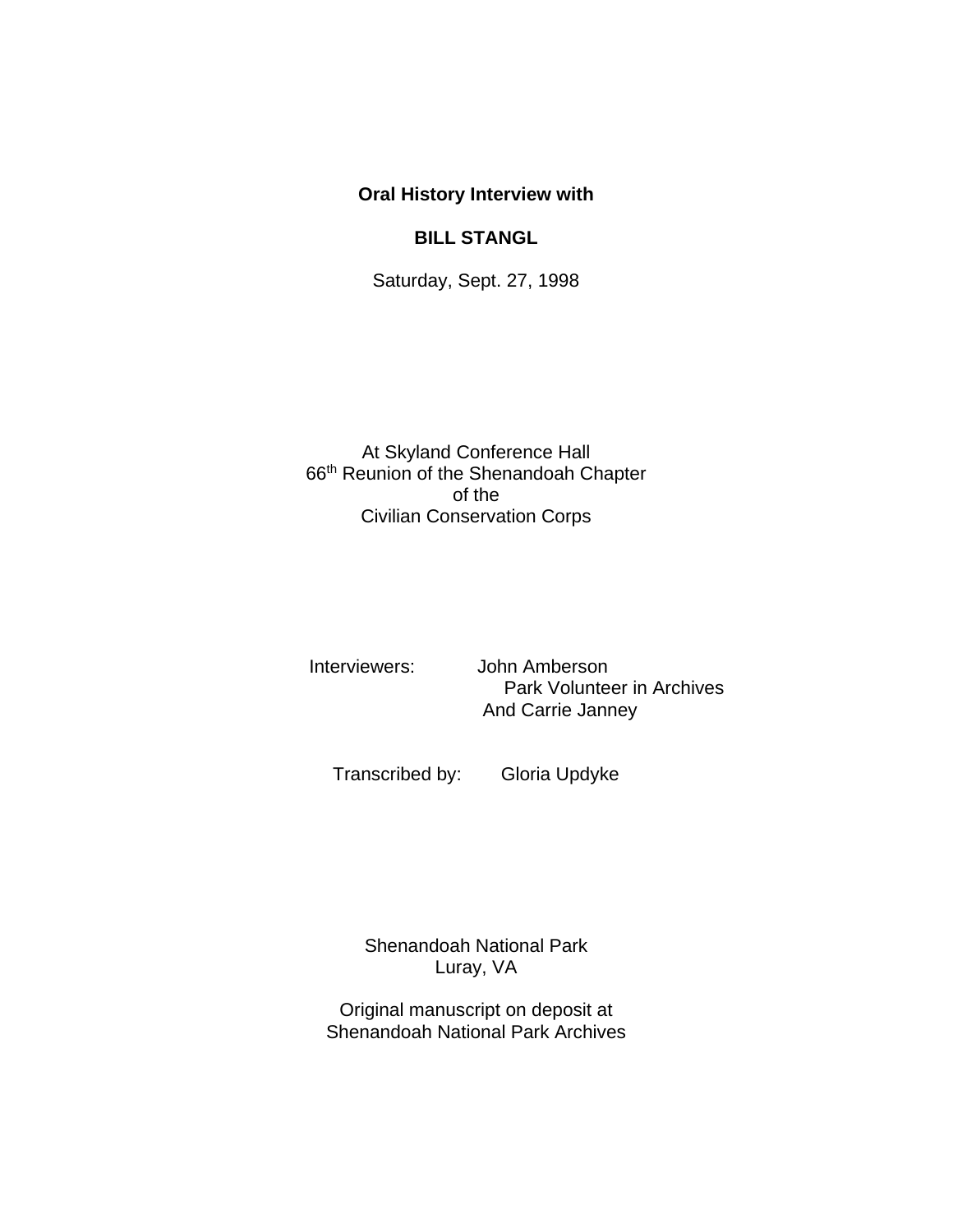## **INDEX**

|                                                                                                                                                                     |                                                                                                                                                                                                                                                                                                                                   | <u>page</u>                                                                                                                                |    |
|---------------------------------------------------------------------------------------------------------------------------------------------------------------------|-----------------------------------------------------------------------------------------------------------------------------------------------------------------------------------------------------------------------------------------------------------------------------------------------------------------------------------|--------------------------------------------------------------------------------------------------------------------------------------------|----|
| Allentown, PA<br>Arizona<br><b>Big Meadows</b><br>California<br>To be movie star<br>Camp NP-3, Skyline Drive<br>CCC buddy marries sister<br><b>CCC</b> trunk<br>CCC |                                                                                                                                                                                                                                                                                                                                   | 1,13<br>13<br>$\overline{2}$<br>12<br>12<br>1<br>12<br>9                                                                                   |    |
| Elkton, VA<br>Erie, PA<br>Free time                                                                                                                                 | Army supervision<br>AWOL, going<br>Camp life<br>Clothing<br>Didn□t let bum steal jacket<br>Doctor, inspections<br>Finding out about<br>Food, chowing down<br>Grapefruit, never seen before<br>Getting along, no fights<br>Leaving<br>Pay<br>2 terms, in for<br>[Chagindas____]<br>Church, in Elkton<br>Getting to know the locals | $\overline{7}$<br>10<br>2<br>9<br>9<br>$\overline{7}$<br>1<br>6<br>6<br>$\overline{7}$<br>12<br>3<br>3<br>14<br>7<br>1,2,5,10,11<br>9<br>6 |    |
| Georgia                                                                                                                                                             | Appalachian Trail, walking on<br><b>Boxing</b><br>Football<br>Going in to town<br>Looking for girls<br>Nice townspeople<br>Playing cards<br>Rec. Hall, evenings<br>Singing choir<br>Smoking<br><b>Great Depression</b><br>Clothes, different set for hitchhiking and hoboing                                                      | 4<br>$\overline{7}$<br>$\overline{\mathbf{c}}$<br>$\begin{array}{c} 2 \\ 3 \\ 3 \end{array}$<br>12<br>12<br>4<br>$\frac{3}{5}$<br>1        | 13 |
|                                                                                                                                                                     | Food, bumming for at restaurants                                                                                                                                                                                                                                                                                                  | 13                                                                                                                                         |    |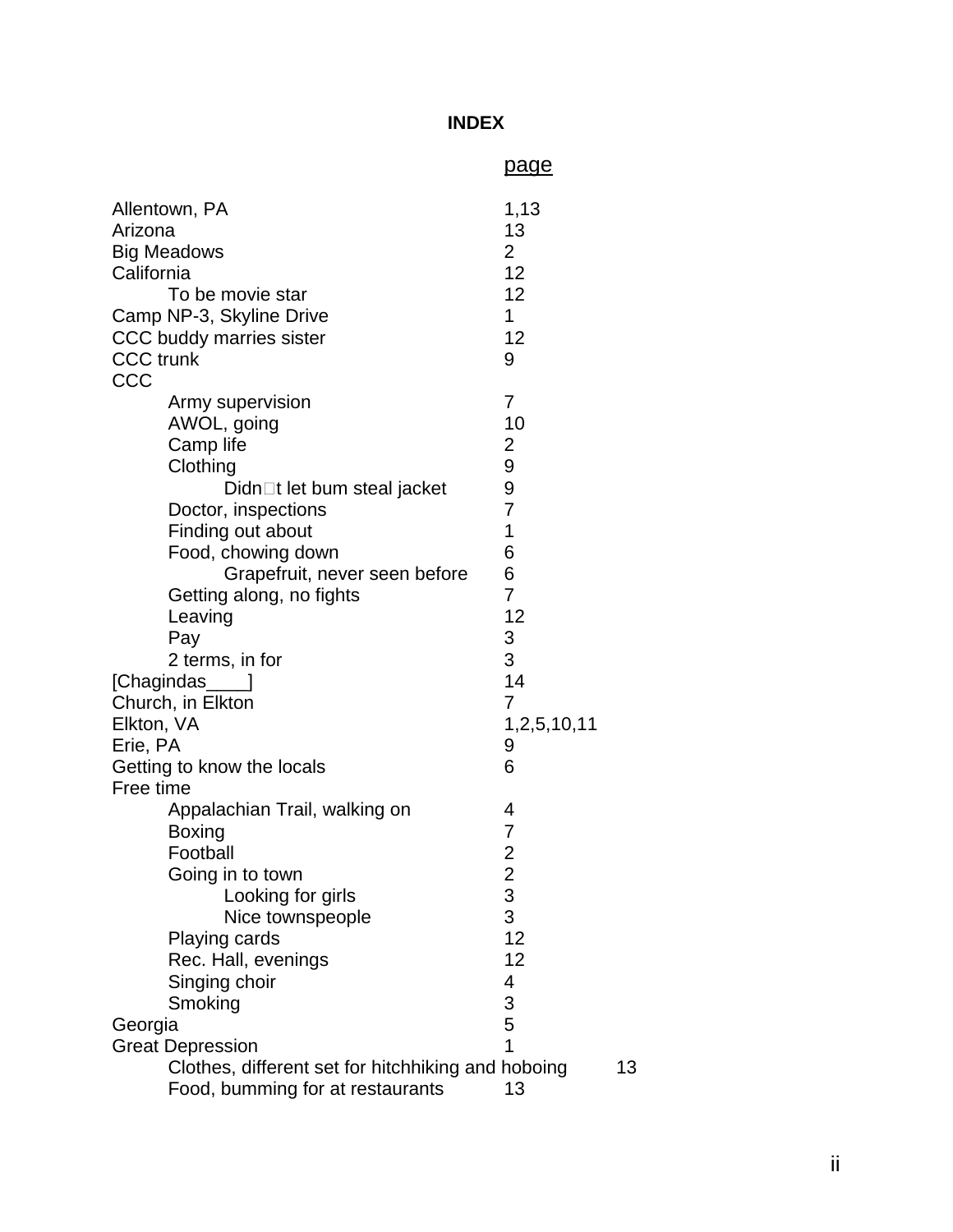| Hitchhiking                  | 12,13                   |
|------------------------------|-------------------------|
| Hobo jungle                  | 13                      |
| <b>Trains</b>                |                         |
| Getting thrown off           | 13                      |
| Riding                       | 12                      |
| Tramp, difference from hobo  | 13                      |
| Hacker [Louis]               | 11                      |
| Harrisonburg, VA             | 2,3                     |
| Hollywood, California        | 12                      |
| <b>Hunting Camp</b>          | 9                       |
| Lewis Mountain picnic ground | 1,10                    |
| Luray, VA                    | $\overline{2}$          |
| <b>New Mexico</b>            | 12                      |
| <b>New York</b>              | 9                       |
| Oklahoma                     | 12                      |
| Pennsylvania                 | 12                      |
| Philadelphia, PA             | 9                       |
| <b>Piney River</b>           | 5                       |
| Potter County, PA            | 9                       |
| Roach, a mountain person     | 5,10                    |
| Sawmill                      | 10                      |
| Scranton, PA                 | 9                       |
| <b>South River</b>           | 5,10                    |
| Staunton, VA                 | $\overline{2}$          |
| Stores, general              | 10                      |
| Swift Run, VA                | 10                      |
| Tamauqua, PA                 | 9                       |
| Virginia                     | 12                      |
| Wilkes-Barre, PA             | 9                       |
| Work                         |                         |
| Culverts, cleaning           | 4                       |
| Cutting dead trees           | 1,9                     |
| <b>Fighting forest fires</b> | $\overline{\mathbf{c}}$ |
| <b>KP</b> duty               | 6                       |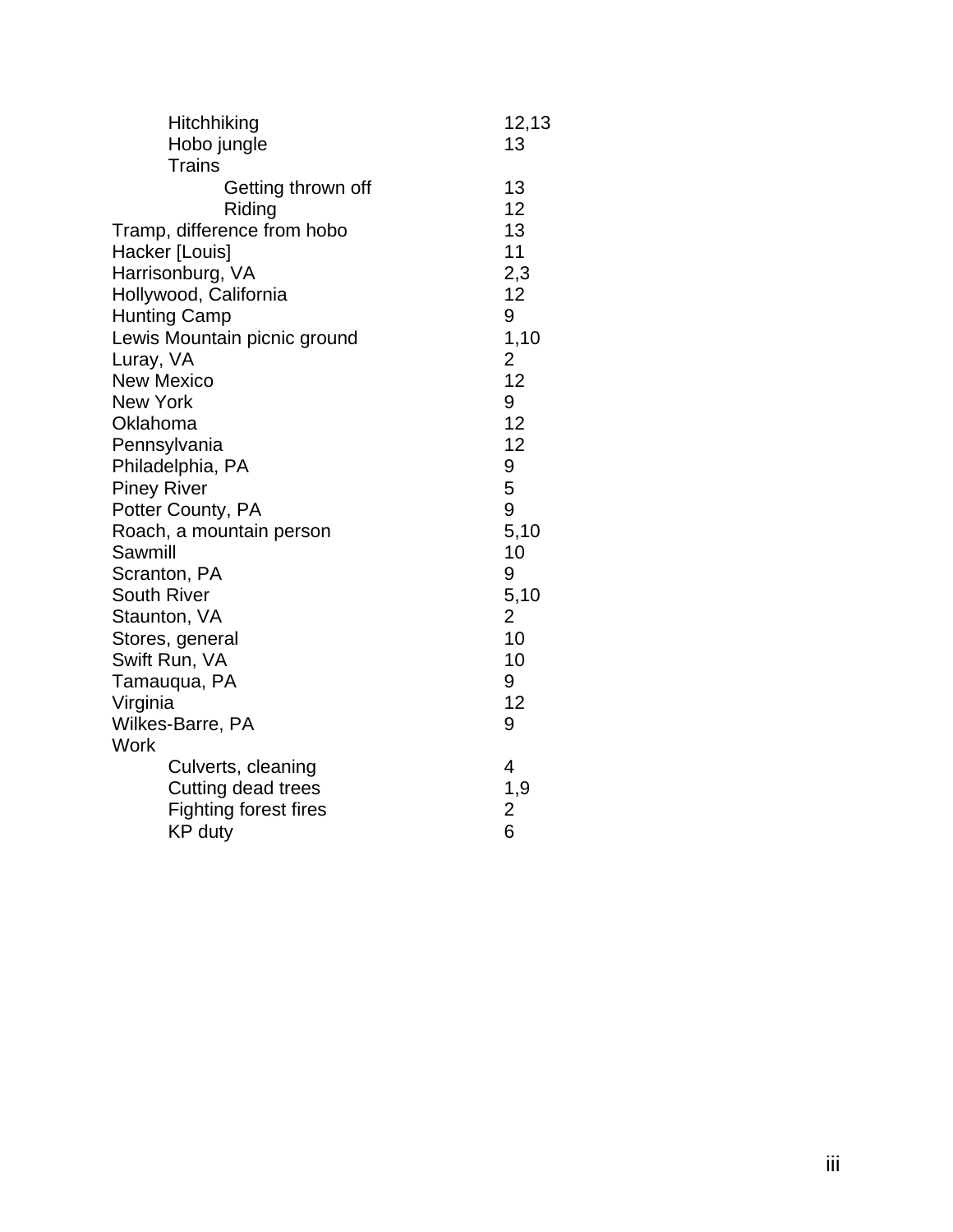## **Transcription**

 JA: Skyland at the Conference Hall, and we're here for the Annual CCC Reunion. I'm interviewing here, he's with the CCC, and uh, Bill tell me about when you first heard talking with Bill Stangl and we're doing this interview today. Stangl, and we're about the Civilian Conservation Corps.

 BS: Well it was back when I was 15 years old I think. I think it started in '33. And it lasted 'til '44, but uh, in 1937 I became eligible to enter a CCC camp. And the reason I did, because I was a high school dropout, and those days was Depression days. It was tough to get a job. So I decided to, well take a chance and join the CC camp. President Roosevelt at that time endorsed it.

JA: Where were you living then?

 BS: I was living in Allentown, Pennsylvania. So I enlisted, I passed, and we were shipped on by train from Allentown, right down here to uh, Elkton, Virginia. And there a CC camp truck picked us up and took up to the first camp, which was at that time Camp NP-3 on the Skyline Drive. That was the first camp on the Drive, coming from the south side, from Elkton.

JA: And you stayed there the full time, working out of Camp NP-3, is that correct?

 touch the ground. In other words we couldn't lay them across. You know what I mean, BS: Yes, yes. NP-3, our job was uh, cutting down dead trees to take them out of the forest, to make the forest look more beautiful. But we had to cut them to, they would you had to cut them up so they hit the ground and would rot. And also we got to build a African American park.

JA: Campground?

BS: Campground at Lewis Mountain. Yeah, that was the one that we were working on.

JA: Yeah, what did you do there, at Lewis Mountain?

BS: Well, we cut the trees down, built up the roads there to drive around.<br>JA: Mm hmm.

 BS: As a matter of fact, we just passed uh, this morning we passed through there, just to reminisce.

JA: Did you build any of the uh, the comfort stations?

BS: No, we didn't do any building. All we did was the.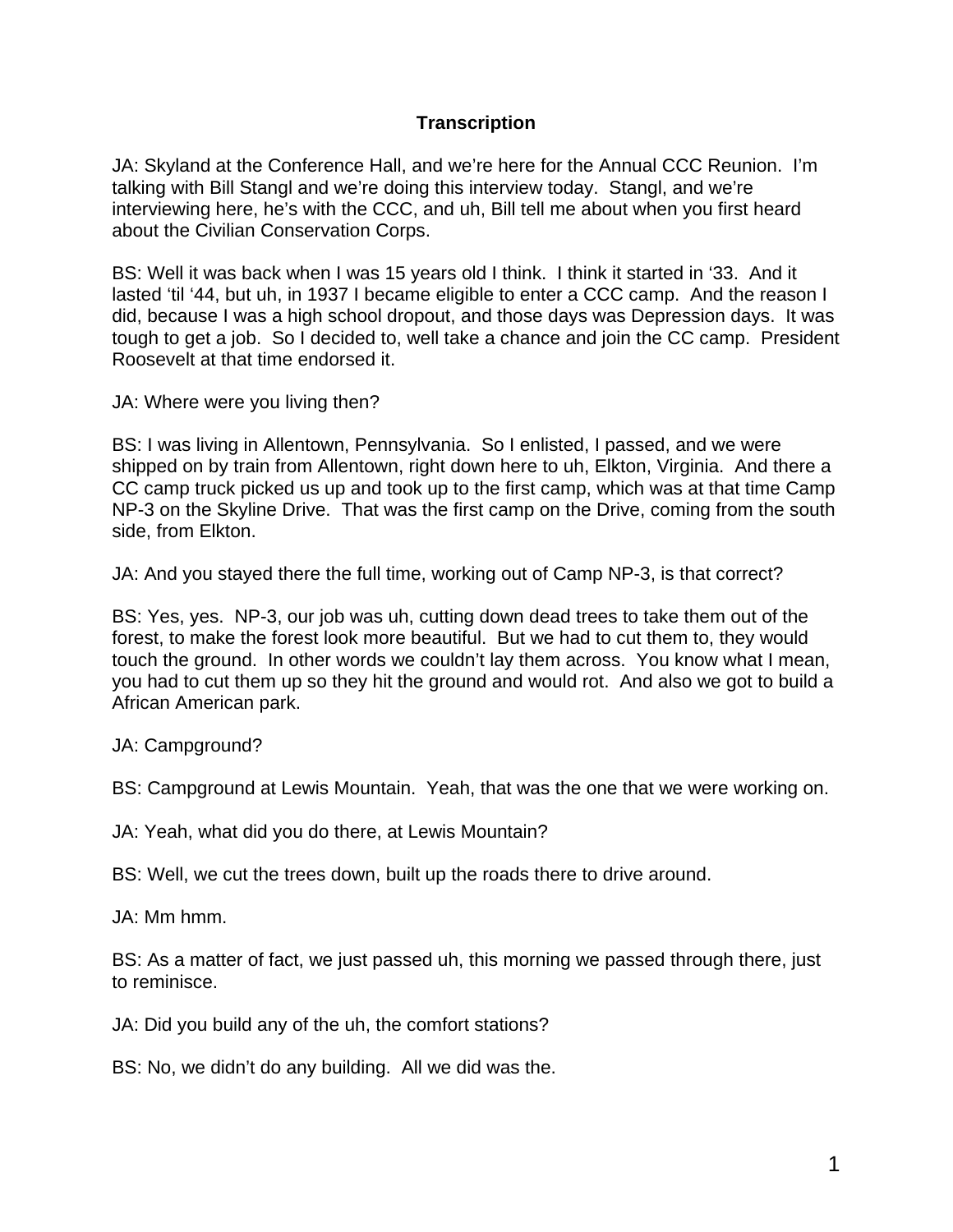JA: Clearing?

 then there's a few times I think that, twice we had forest fires. We helped to fight the BS: The clearing and the uh, and then at that time you were allowed to burn all the dead wood you know. Uh, so when that was done, we went into building some of these, or repairing some of these stone guardrails along the road. Uh, cutting trees down, and fire, the fires in the Valley. Uh, camp was good. We had a good time back there. We, we used play football and baseball with the camp next, below us. That was Camp 10. That was Broad, Big Meadows.

JA: Were you on a team then?

BS: We were on a team, yes. We played football.

JA: Yeah.

BS: Uh, we got beat most of the time, because there were bigger guys up there.

JA: Bigger guys there.

BS: But we enjoyed it you know.

JA: Yeah. What was camp life like? Did you get up early in the mornings?

BS: Oh yes, we were up in the morning, and stand in line, and had to answer uh. You know, uh, that'll be doing the same day again. Uh, we met a few, a few buddies from the hillbilly country area.

JA: Mm hmm.

BS: It was good. And they used to go to town you know. There with the truck twice a week.

JA: Twice a week you went to town?

BS: Twice a week, we went to.

JA: Where did you go when you went to town?

BS: Elkton. And into uh, Luray we were one time.

JA: Mm hmm.

BS: We went to Staunton at one time. And also to Harrisonburg we went quite a few times.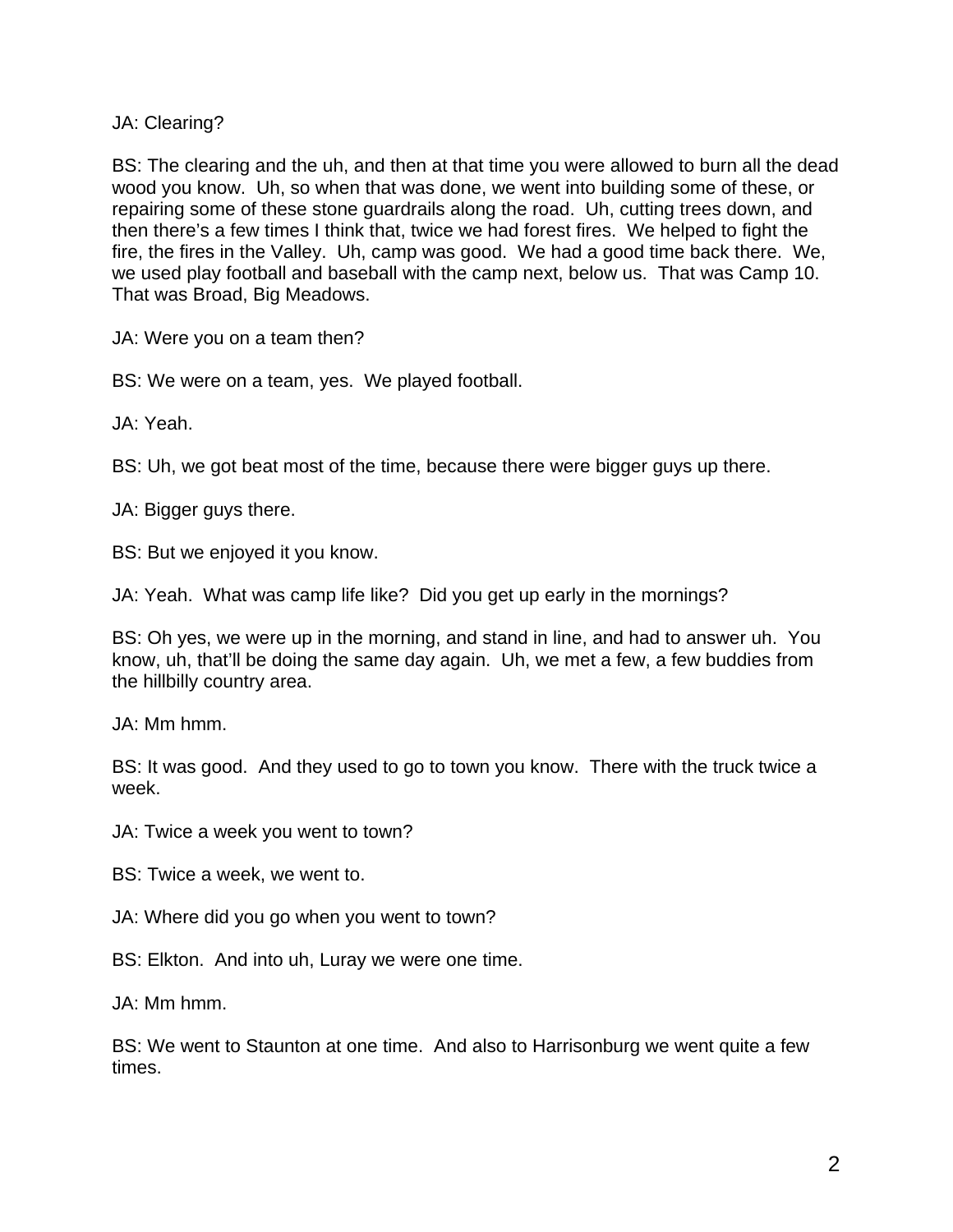JA: Really?

BS: Yeah.

JA: And uh, did they, was there some place there that you went directly to go to, a place uh, to meet other people, to uh?

 uh, I think that, I think they had a movie theater in Harrisonburg at that time. But most BS: Well we walked the sidewalk looking for girls. But, couldn't find any. We went to of the time was just walking around with the boys.

JA: Mm hmm. And the trucks would pick you up a couple hours later, and bring you back up again.

 BS: Yes, right. At that time, with our \$8 dollars a month we'd buy a few thing you know. pack of Bull Durham. I don't know if you know what that was? We got into smoking, of course I don't do it anymore. But at that time you bought a

JA: Yes.

BS: It was like sawdust. And we'd roll our own you know. It'd last us a week. They were 5 cents a pack.

JA: Right. Uh, when you, when you uh, the townspeople, were they nice to you?

BS: Oh yes.

JA: Did they have any events to, with the army USO and so forth?

BS: Yes they were very nice to us. The local people were nice people. Always, there was no problem. And I just said, we walked around and stopped at different stores, and talked a little bit, but that's all.

JA: Yeah. How long were you in the CCC?

BS: I was in 2 terms.

JA: 2 terms?

BS: Yeah, mm hmm.

JA: And when you first came there, was it in the winter time, October, or?

BS: I left in September, came down in September, and we stayed through the winter, and then the next term was through the summer. Yeah, we.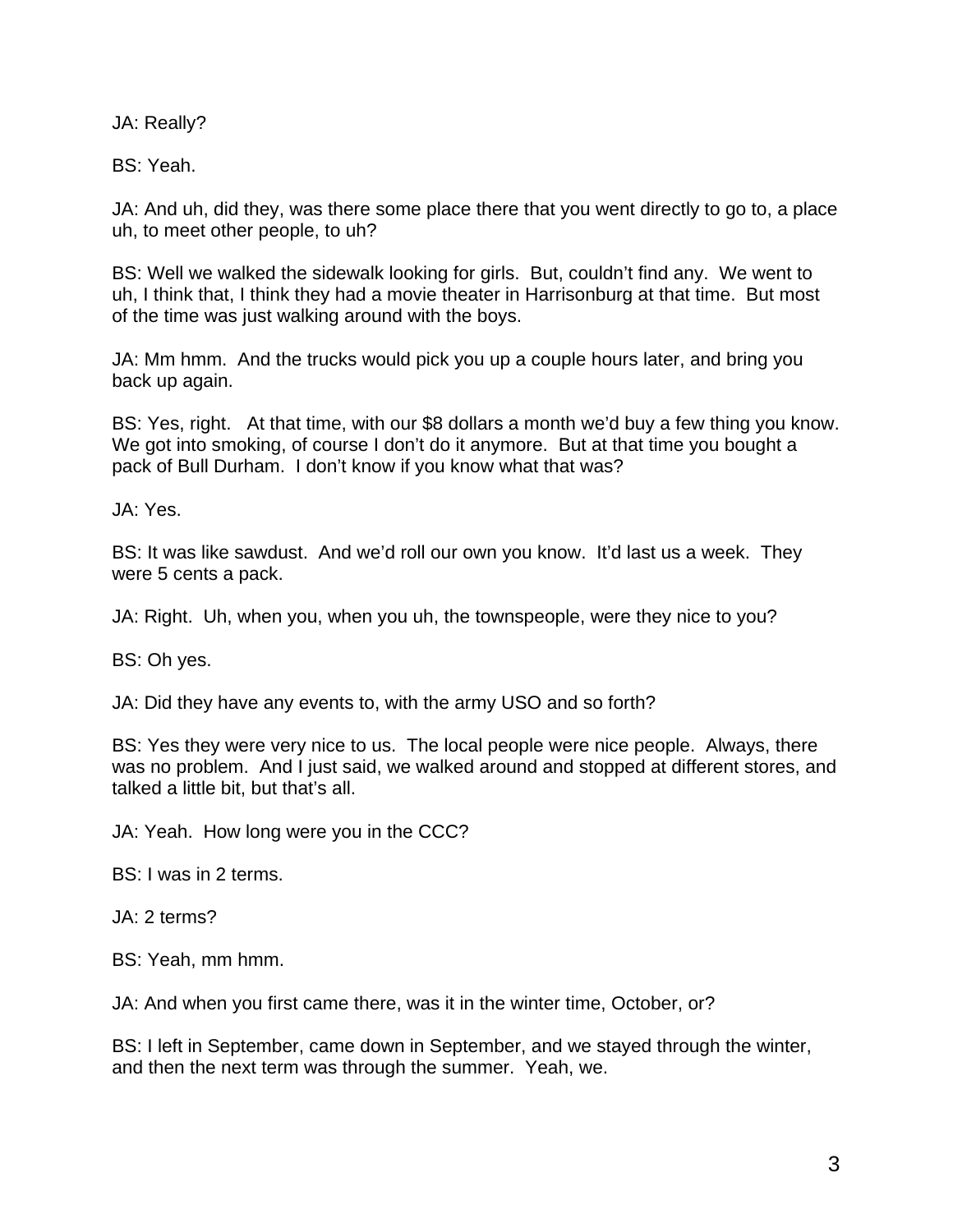JA: Mm hmm. It was cold, cold weather coming up when you first got there?

BS: Yeah, the first term was cold, very cold. Uh, and then of course, we couldn't do much work, except maybe clean up snow you know. Clean up the gutter, the uh.

JA: Culverts maybe?

 BS: Culverts, and the, clean the leaves out that fell through in the fall you know. Other than that, we had good times.

JA: Right, yeah.

BS: We used to go on up, take our 8 bucks a month and go down to the. We also belonged to a choir, singing choir.

JA: Oh, interesting.

BS: The chaplain there was uh, taught us how to sing uh. Just the ones that wanted to sing, there's about maybe 20 boys of us.

JA: Right.

BS: And I was one of them. I like singing you know, so.

JA: Did you have a concert someplace for people?

BS: No, just ourselves.

JA: Just enjoyed singing?

BS: Yeah, right, right.

JA: Did you have a radio there in camp? Uh, did you know what was going on in the outside world? Or did uh, how about newspapers?

BS: No newspapers. I don't remember. I, no radios.

JA: No radios.

BS: No. We used to take walks down along the Appalachian Trail. And there was a few boys from, from around like I said, close by. They used to live down there. I got friendly with one of them, we took a walk down to his house. This was really country, you know, country living.

Carrie Janey: Do you remember his name?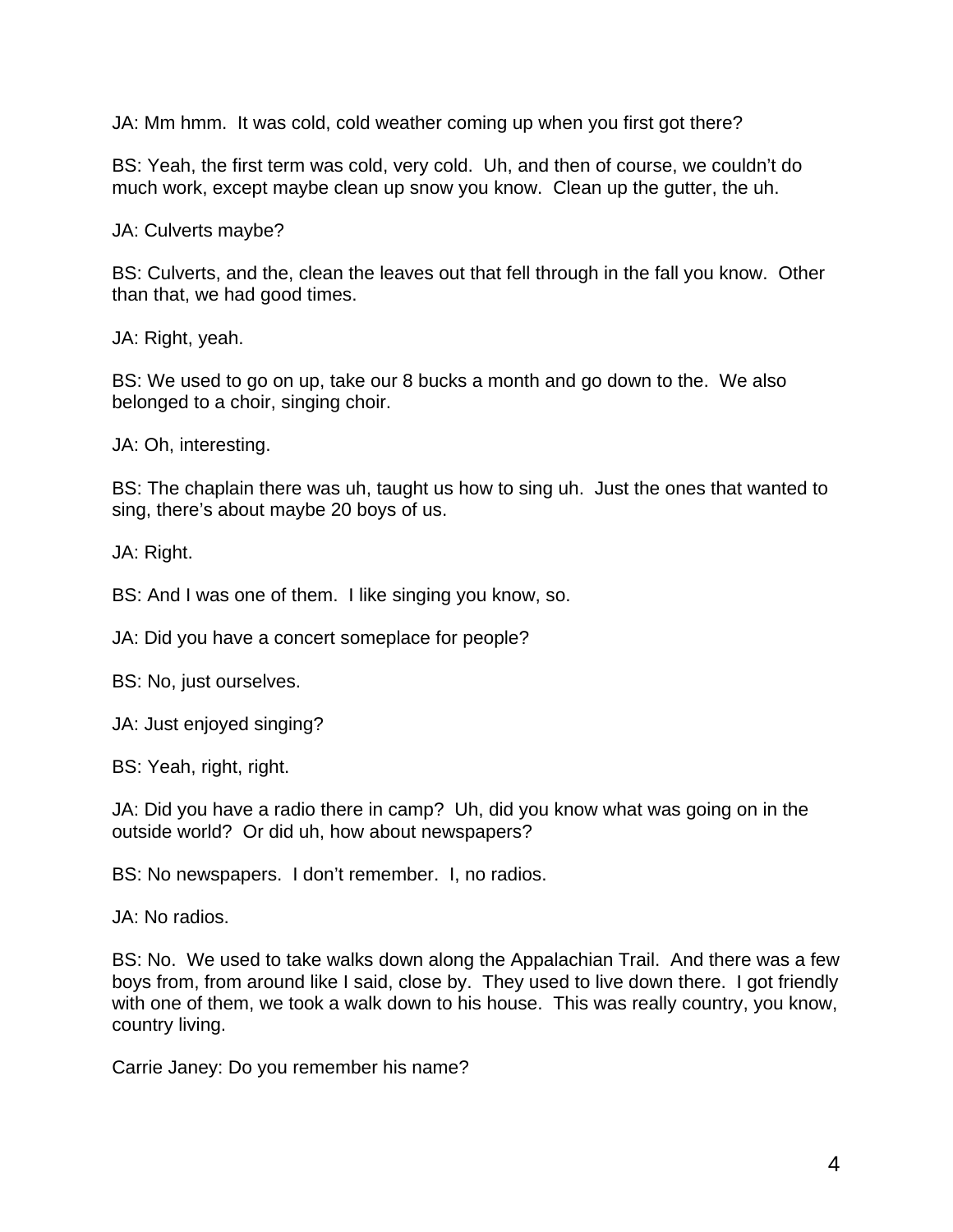BS: Uh, Roach I believe his name was.

CJ: Roach?

BS: Uh, Roach, yeah, I forgot his first name.

JA: Mm hmm.

BS: But, they're friendly, very friendly.

JA: Yeah, so you got to know some of the people around?

 BS: Yes, the local people, local boys. That uh, I don't know how they got in, but they were close by, 'cause they, uh. We used to take walks up to like I said, the trails north along, along Skyline Drive up to our first outlook, or overlook. I forget the name of it now. We drove up that when we came here yesterday, but I couldn't find our campsite.

JA: Mm hmm.

BS: And I think somebody said it was uh, uh, I remember some kind of.

CJ: Piney River.

 BS: No, the one before that. It's the first camp coming from Elkton, making a left turn, the first camp on the right hand side.

CJ: South River?

BS: Could be, could be.

CJ: There's a picnic ground there, called South River.

BS: Is there? But you know, it's all grew shut now, that's why I couldn't find it. It's all trees. It was all open, bare, bare fields.

JA: And how long has it been since you, you've been back to the park?

found it very easily.<br>JA: Mm hmm. BS: I think it might have been maybe 12, 14 years ago, so I drove by it. At that time I

BS: Walked through the area. And in 15 or 20 years it really grew shut, I couldn't find it this time. We were on our way to Georgia. That's how we, drove through this way.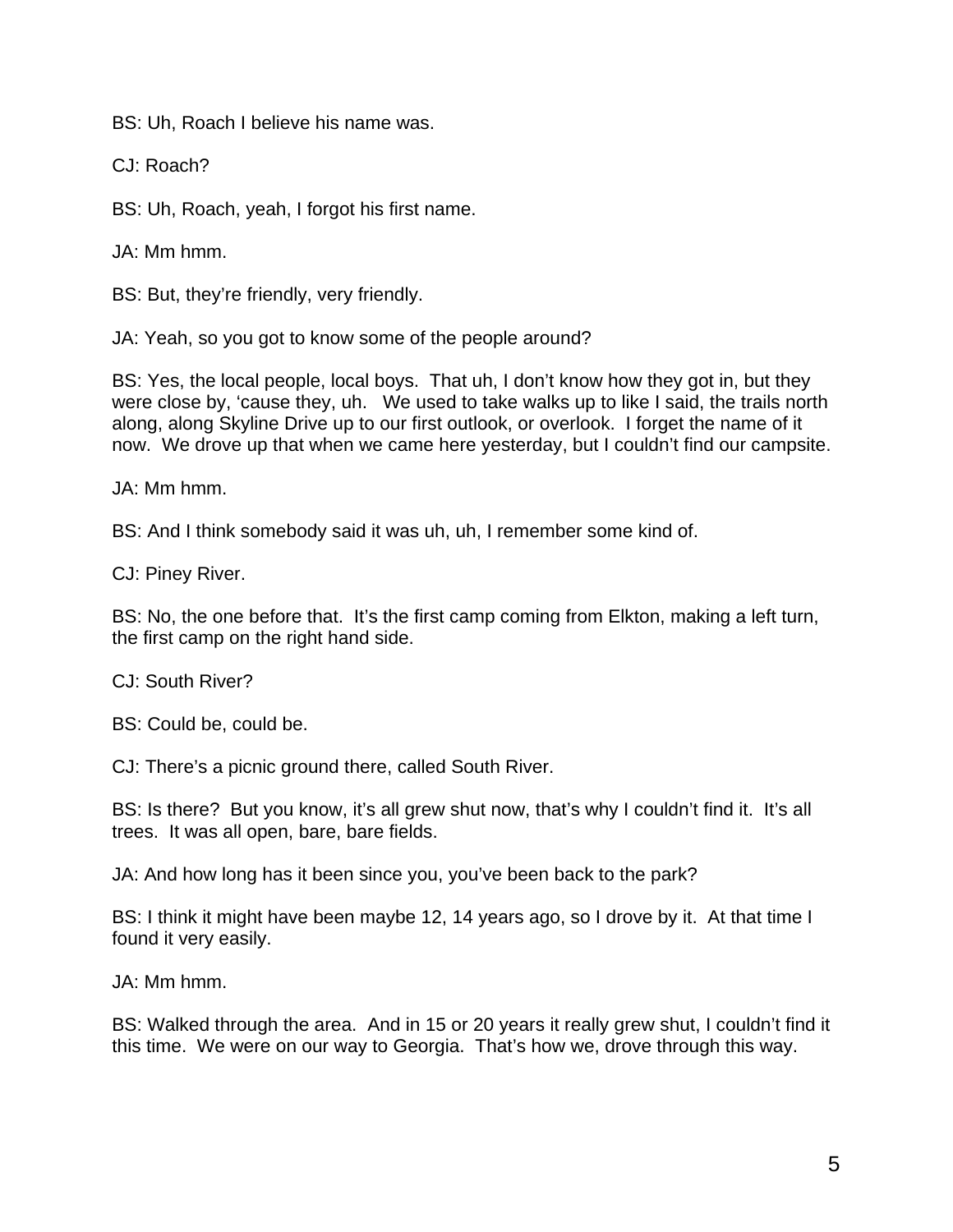JA: When you were uh, at the Camp, did they have a lot of educational things for you to do? Did you get involved in uh, learning uh?

BS: Uh, the only thing is, I belonged to that singing group you know, nothing else other than, we had our turns at the kitchen. We had you know, KP duties.

JA: You had KP duties?

BS: Oh yes, we had KP duty.

JA: And uh, you had to serve, and uh clean up afterwards?

BS: Peel potatoes before, before supper.

JA: Just like the army, huh?.

 BS: Right. And you know, we were so poor when we left home. We were on relief, our camp. In the morning your fruit's there, you know. Your grape, and pancakes. I never parents were on relief. I didn't know what a grapefruit looked like until I came to the CC saw pancakes before. They were good!

JA: Yeah.

BS: And the grapefruit, you know. I didn't know how to eat a grapefruit. I saw an orange but I never saw a grapefruit. Uh. And uh, breakfast, I never ate breakfast. All I had in my life before I came to the CC was a cup of coffee and a piece of bread. My mom used to bake her own bread you know, and a cup of coffee, that's all. But I came into the CC, golly! This thing was, you know, the quantity of tables lined up with different kinds of foods.

JA: Yeah.

BS: So we chowed down pretty good here.

JA: Yeah. What about the other meals, did you have a lot of good?

BS: Oh yeah. Good. They were all good meals.

JA: Yeah.

 you know. But, no this, this was something. I never, never experienced that before. BS: Uh, they were a lot of pork chops, and uh, course we, I'm from German descent, and we're used to sour krout. And uh, 'cause the noodles in sour krout, they got that

JA: Right.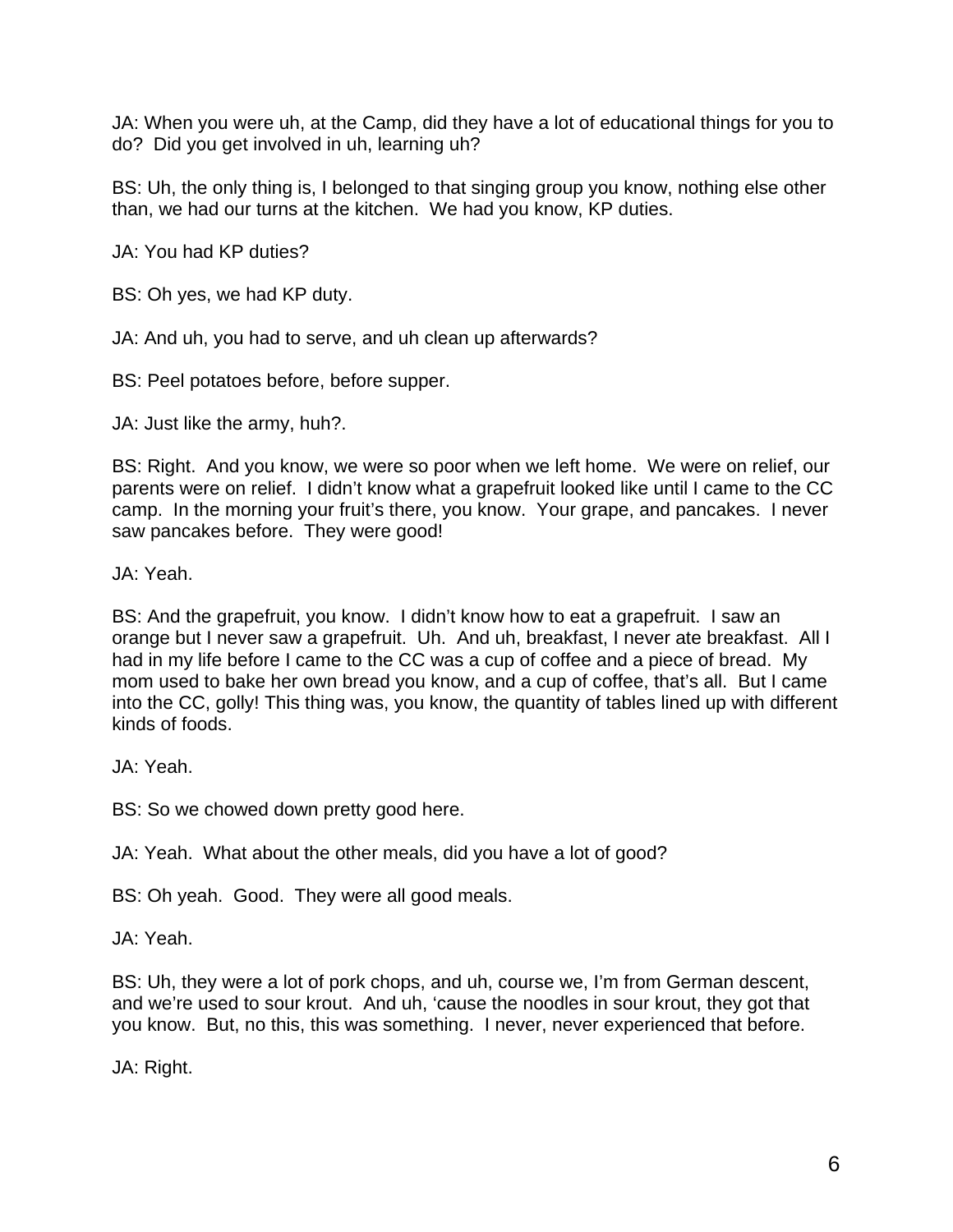BS: Oh I enjoyed the camps, yes.

JA: And uh, what about the uh, all the boys in the camp, did they get along pretty well?

BS: There was, I don't remember any, we did have, occasionally we had boxing practices you know, that's all. But never no fights. I don't remember anybody ever getting really angry at anybody else, you know. Never had fights.

JA: What about the uh, people in charge of the camp, the military people? Did they uh?

BA: Very good. They were army people, yeah.

JA: Right. And they kept things going pretty well?

 out in the morning, you had to stand in line, just like in the army. Know, you had to, I BS: Oh yes, they did. There was everything up to, right up to snug you know. You'd go enjoyed it very much. Uh, well what else can I tell you? I, uh.

JA: Did uh, did you, were, were the people healthy there? Did anybody ever get sick, uh? Did you have a doctor close by?

 barracks. You know, out in front of your, or in front of your bunk, and undress in front of BS: Oh we had doctors. Uh, you had to stand in line, I think it was once a week, in the him. Your, drop your pants and everything beyond that. Some things I don't even like to discuss now. But uh, they uh inspected us and all. Like once a month they did.

JA: Did, did any of the fellows get, get injured uh, during the time you were working there?

BS: I don't recall. I don't, I don't remember, no.

JA: And on Sundays, did they have church service for everybody? Did they uh?

 BS: Well I don't remember that either. I can't remember that, that we went to church. We might have went down, downtown into either Harrisonburg or Elkton. I think we did. Matter of fact, I think it was, especially during the holidays. Like Christmas you know.

JA: Right.

 BS: And New Years. Other than that I don't recall. Hey you're talking like 60, like 65 years ago.

JA: Just like, just yesterday, right?

 BS: Right. No, not so far. But, no, we enjoyed it. I, I just can't understand why we don't have it now. With our young kids should be, you know, be taken up with this.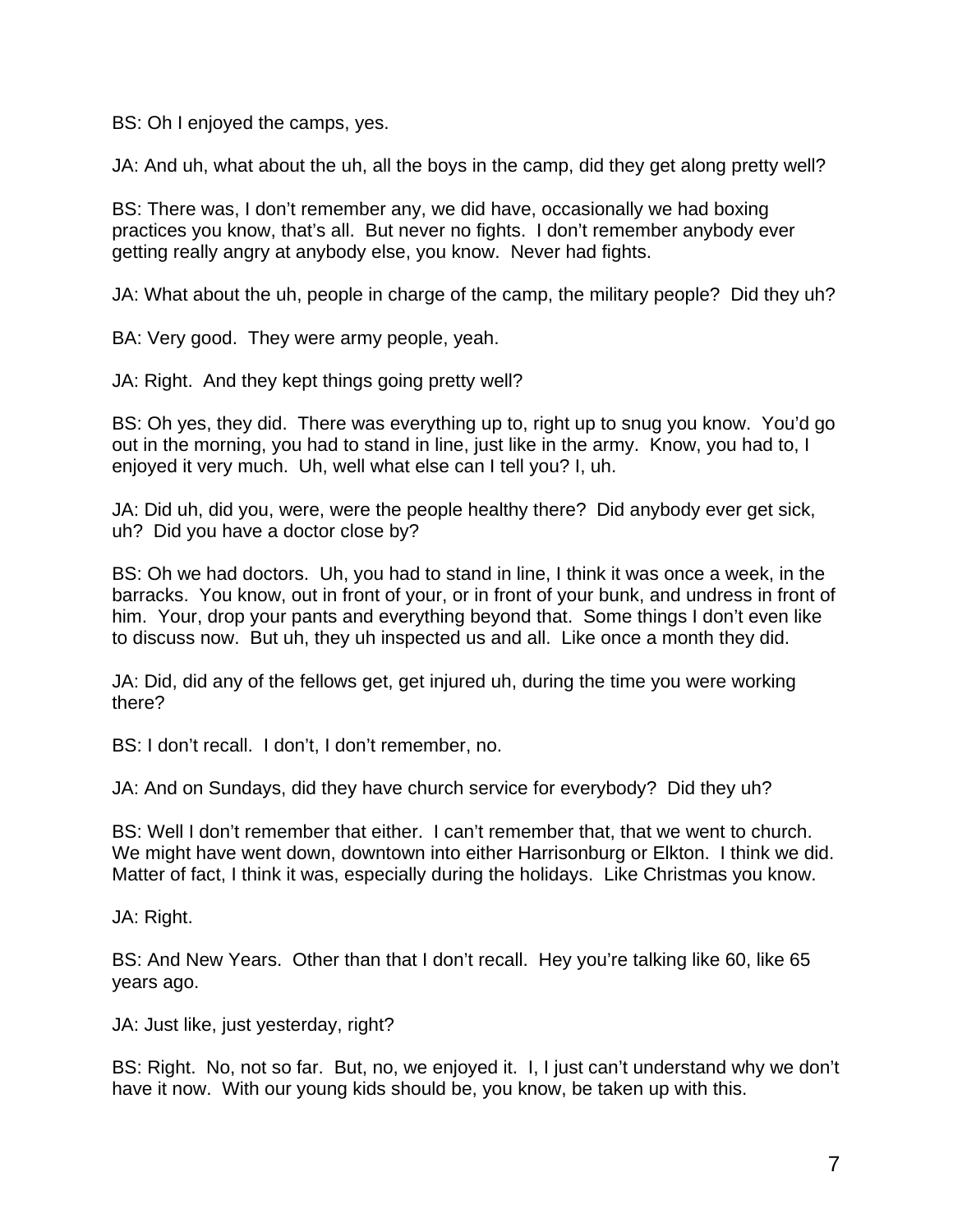JA: Yeah. Uh, when you were working did you do any planting along the Drive? Did you do? Uh?

BS: I wasn't in with that type of group. I uh, mine was always uh, with cutting trees. BS: I wasn't in with that type of group. I uh, mine was always uh, with cutting trees.<br>And in the winter time we couldn't cut trees, we had to uh, clean out the culverts. And uh, course if it was too heavy, snow was too heavy, then you didn't do nothing. You just stayed in the barracks all, all day.

JA: When you couldn't, when there's a real cold weather and so forth and you couldn't work, did they uh, and you had to spend a day inside waiting around, did you have to put extra days in for the?

BS: To make up for that?

JA: To make up for that.

BS: No, not that I remember, no.

JA: Mm hmm.

BS: No, we always had our days off that we had.

JA: And did they give you good, good clothing to wear? And uh.

 BS: Oh yes. Oh yes. I had my clothing for years after that. Years. Uh, I, when I got bum. And I had my jacket along, that I had from the CC camp you know, I took that African American, wanted to steal it off of me. I says no, I says. He says, □Where you're going it's going to be warm.□ I said, □No, I'm going back up the Pennsylvania, it's cold up there. $\Box$  So, uh, I, I, he didn't get it. I had it for a long time after that. Just out of the CC camp there's still no work to be done, so like I said before, I went on the along. I went out to California on a freight train. And it was one colored fellow, one don't know, I might still, I still have my locker that I had.

JA: Do you?

 BS: And, suit, trunk you know. I think you had to buy them for \$5 dollars. One was 5, and one was like 8 or 10 dollars. I got the cheaper one.

JA: You had to buy it?

BS: I still have it.

JA: You do, that's good.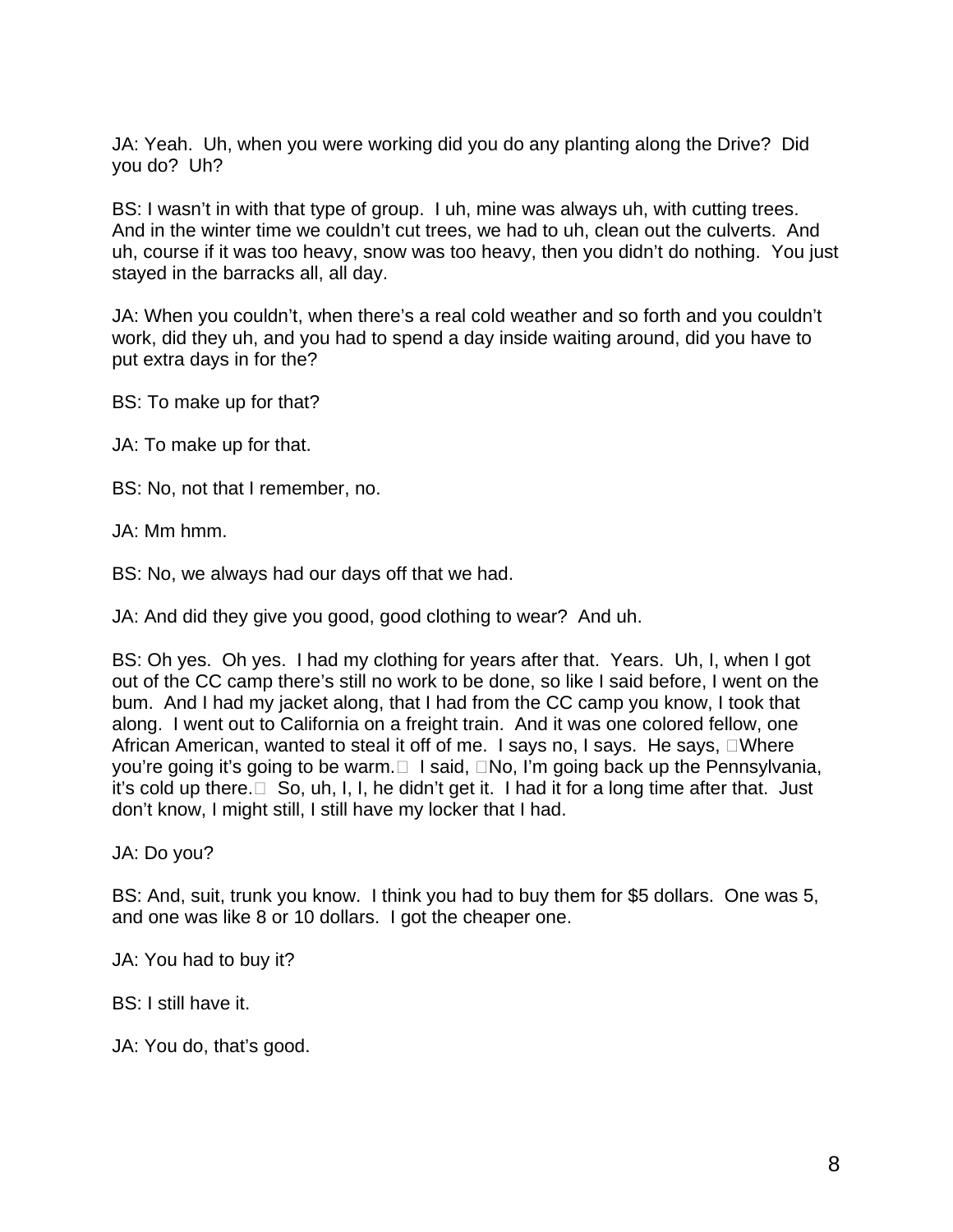BS: I take it up, as a matter of fact I have it in my hunting camp, up in, up in Potter County, Pennsylvania. Up near Erie. You know where Erie is?

JA: Mm hmm. Yes.

 BS: That's where, we have a hunting camp up there. And that, uh, I'll, relish that as long as I live. I have it under, under my bunk and every time I go up there, my hunting clothing is in there.

JA: Yeah.

BS: Yes. I uh, it always reminds me. And it has my name on there. CC camp, the numbers and all you know. Oh yeah.

JA: Right, right.

BS: As long as I live I'll have that there.

CJ: Were most of the guys in your camp from Pennsylvania?

BS: Well, no.

CJ: No?

BS: Our group that, that camp down there from, the were from Pennsylvania, like Tamauqua, and uh, Scranton, Wilkes-Barre, them places there. But no, there, there's some people from New York or from Philadelphia. But those kids didn't stay long. They went W, what is that?

CJ: AWOL?

BS: A-W-O-L.

JA: Really?

BS: Yeah. They, they took off. They, Philadelphia kids, they're not the working type, you know. So they took off. A-W-O-L.

JA: Did they ever try to bring them back that you heard of?

 BS: They tried looking for them, but they never found them. I think, they didn't take too much time to look for them, after they got out, you know. They thought maybe they got lost in the woods. Drove up and down the road for a few miles, up and down, but, but they didn't pay too much attention to that.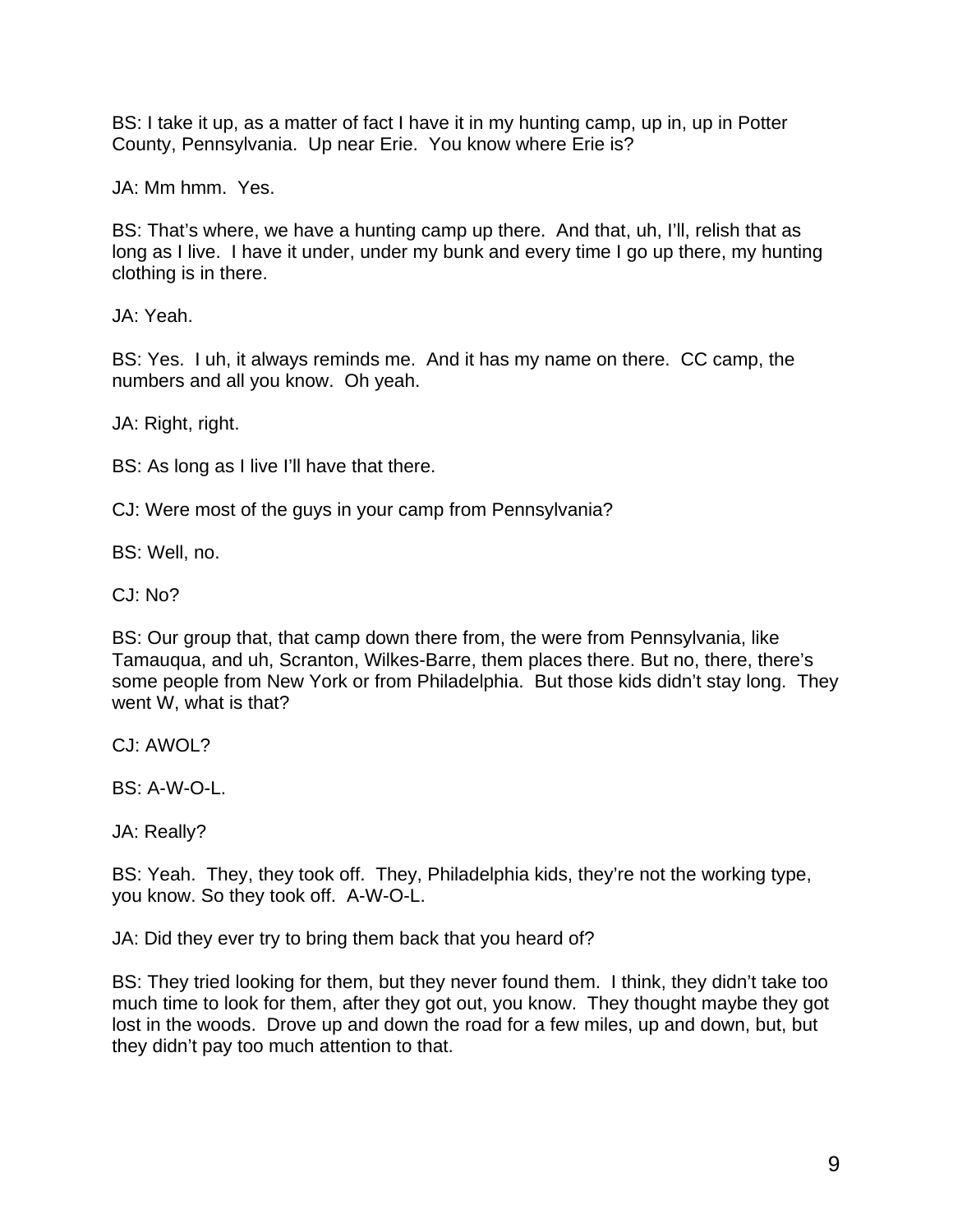CJ: You said you knew some of the people who lived here in the mountains, at the time.<br>You mentioned the Roach man.

BS: Roach, yeah.

CJ: Were there still stores on the road down to Elkton, on the road that crosses the mountain on Swift Run? Were there still stores there at that point?

BS: Do you mean like little general stores?

CJ: Uh huh.

BS: Not that I recall.

 $C<sub>1</sub>: No?$ 

 BS: Nothing, no. When you got close to Elkton there might have been, yes. Uh, no I don't remember any stores.

CJ: Do you remember any sawmills or anything like that?

BS: Oh golly, no, I don't remember that either. There might have been a sawmill, I remember when we went through here like I say 18, 20 years ago.

CJ: Oh really?

BS: But uh, I made a, I made a few trips down through this way, like I say a couple years, 12,15 years ago I found the campsite. But yesterday I came up this way I couldn't find it. I was so disappointed.

CJ: So grown up?

Americans. We turned around, all the way back down to er, 33, where 33 crosses over.<br>Turned around, went back there to find it, I just couldn't find it. BS: We went by stores, uh, Lewis Mountain, turned around. I knew that was too far already. I turned around because that's where we, built the park for the African

 CJ: Right. I read somewhere that at South River at the picnic ground, that the CCC guys landscaped that area, and they designed the campground, not the campground, the picnic ground area.

BS: Might have planted trees there?

CJ: Mm hmm.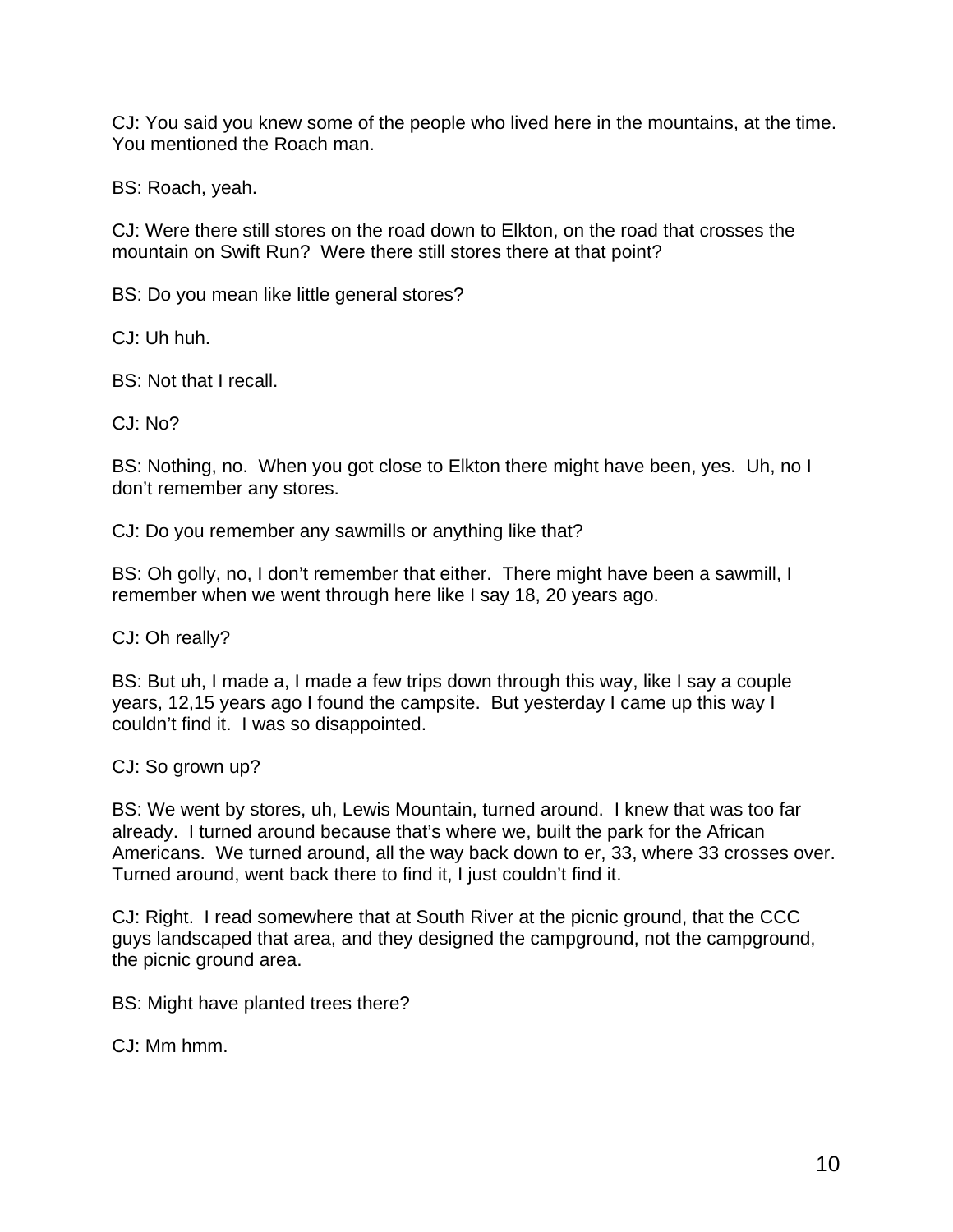couldn't find it. And I know it's only about a quarter or maybe a half a mile from the a matter of fact, and he looked as hard as I did, and we just couldn't find it. He was BS: And that's why it's overgrown and that's why I couldn't find it. And because, I campsite up to the first overlook. And there was a cliff there also, a rocky cliff on the, on the right side of the road. As I said I turned around, continued to the cliff, to the overlook, and took it real slow to see if I get another half a mile or so to see what I could see on my left hand side. And my brother-in-law, he was with me, he's with me now as down at the camp at the same time I was.

JA: Mm hmm.

BS: And uh, coincidence enough that he married my sister. His name is [Louis] Hacker. <br>I don't know if you have him either?

JA: We just talked to Mr. Hacker.

 BS: He married my sister, we became brother-in-laws. Her name, my mother's name was Hacker.

CJ: Oh?

 BS: So wasn't that you know. She backed, she backed her Hacker name up. My think, and a few of the games, evenings we went down to the Rec Hall. Uh, I enjoyed it, I really did. mother's name. Yeah, we, we enjoyed every moment of it. We played some cards I

JA: When you uh, when you left here you say you stayed 2 terms?

BS: Yeah.

JA: Roughly a year. And uh, then you went back, decided to go home again, get another job?

BS: Yes.

JA: Or you went back home again. What was the reason why you decided to leave the CCC? You could, I guess you could sort of take multiple terms, is that correct?

 BS: I decided I'd had enough of it. Why I think you're only allowed 2 terms. You had to get out. And then you can stay out for say, 6 months, and then, and then rejoin again.<br>They let you rejoin again. If you didn't have a job or anything like that.

JA: And when you left there you went back to look for a job.

BS: Right. Couldn't find one.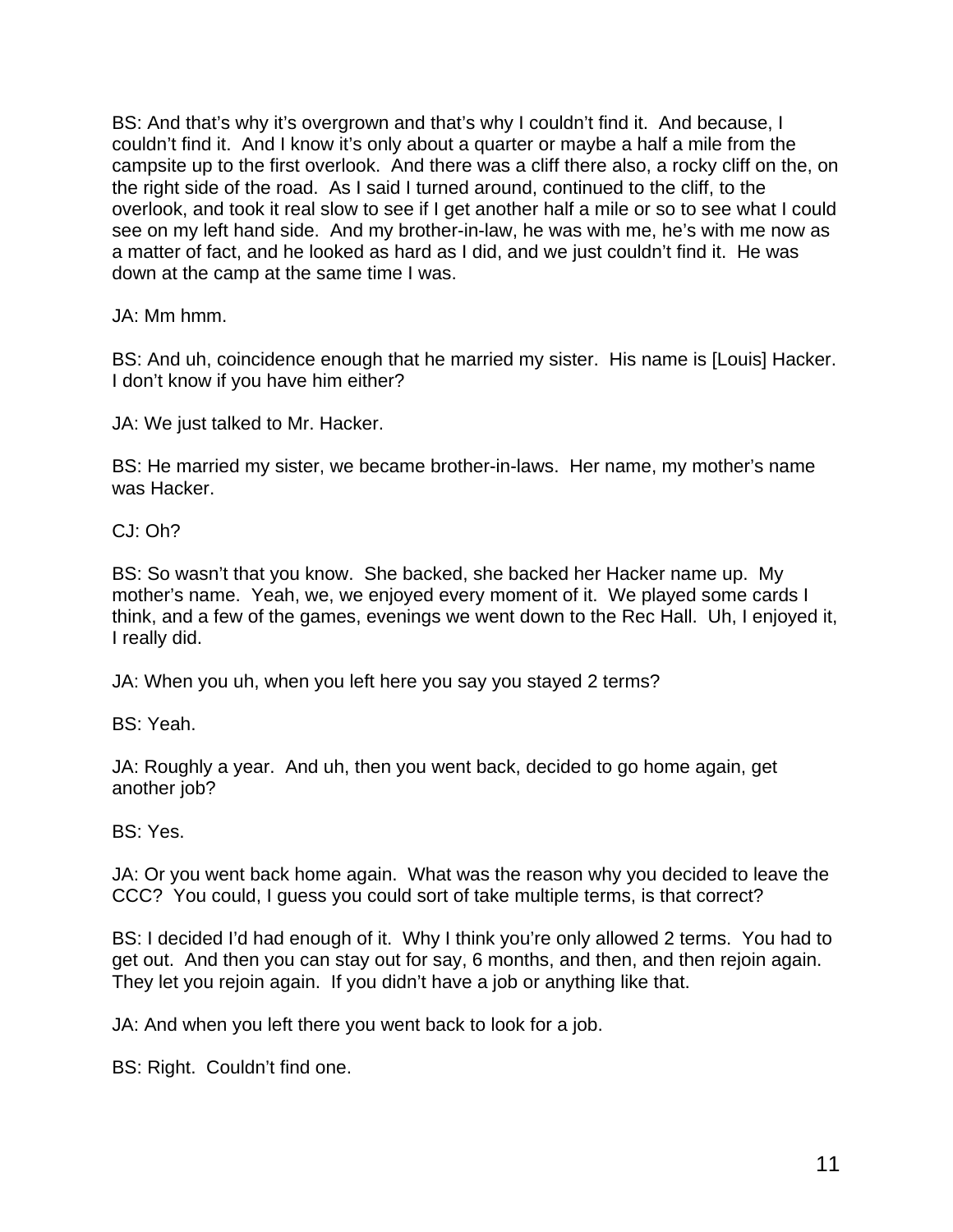JA: Couldn't find one. And what did you do then?

up for my other buddy up in camp up in Pennsylvania, he couldn't go, so I went myself. could get. There wasn't, at that time, '37, there's, how many cars are on the highways? the water. They fill up with water when they stop. I looked for an empty boxcar. I found it, I got into it, that took me all the way out through Arizona, New Mexico, California. BS: Well I, I wanted to go out to California to become a movie star. So as I said, I went Had a little suitcase, and hitchhiked out to Oklahoma. That's the last, the last ride I There's very few. So I noticed there was a water tank where the engines stopped for

JA: And you became a movie star, is that correct?

 look. What a life. I came back, bummed back as far as, down here in Virginia someplace. And from there, from there I started hitchhiking. See in my little suitcase I BS: Er, I saw the side of the mountain, Hollywood. I just walked up, it was a horrible had my, my hitchhiking clothes, and when I was on the freight train I had my hobo clothes on.

JA: Mm hmm.

on. So I go right up as far as Harrisburg, I rode the freight train as far as Harrisburg. BS: So when I started hitchhiking, I'd change my clothes and put my hitchhiking clothes And then changed around, and started hitchhiking back home again.

JA: Were there problems with, hitchhiking on the train those days?

again. $\Box$  The engineer, er uh, what did they call them at that time? BS: Uh, I had problems once in awhile. I was chased off as a matter of fact, out New Mexico. They chased me off the train. And he said,  $\Box$ Don't you get on that train

CJ: Conductor?

 BS: Conductor, yeah. "Don't you get on that train." And he was watching me, that I don't get on. I had to walk, golly. I seen the tower in the distance you know, but uh, smoke, uh, and the train left, I couldn't go back on. And I walked and I walked, and so, it took at least 6 hours into town.

JA: Mm.

 change in my pocket, and I used to have to bum for my food. I'd walk into restaurants, floors, or clean the tables off you know. But most them people in the restaurants were BS: Oh golly, that was a rough life I had. When I left Allentown area, I had \$5 dollars in I'd ask them for leftovers that people would leave over, you know. I would wash up the nice. They let me have the food without working.

JA: Did you meet a lot of other people doing the same thing at the time?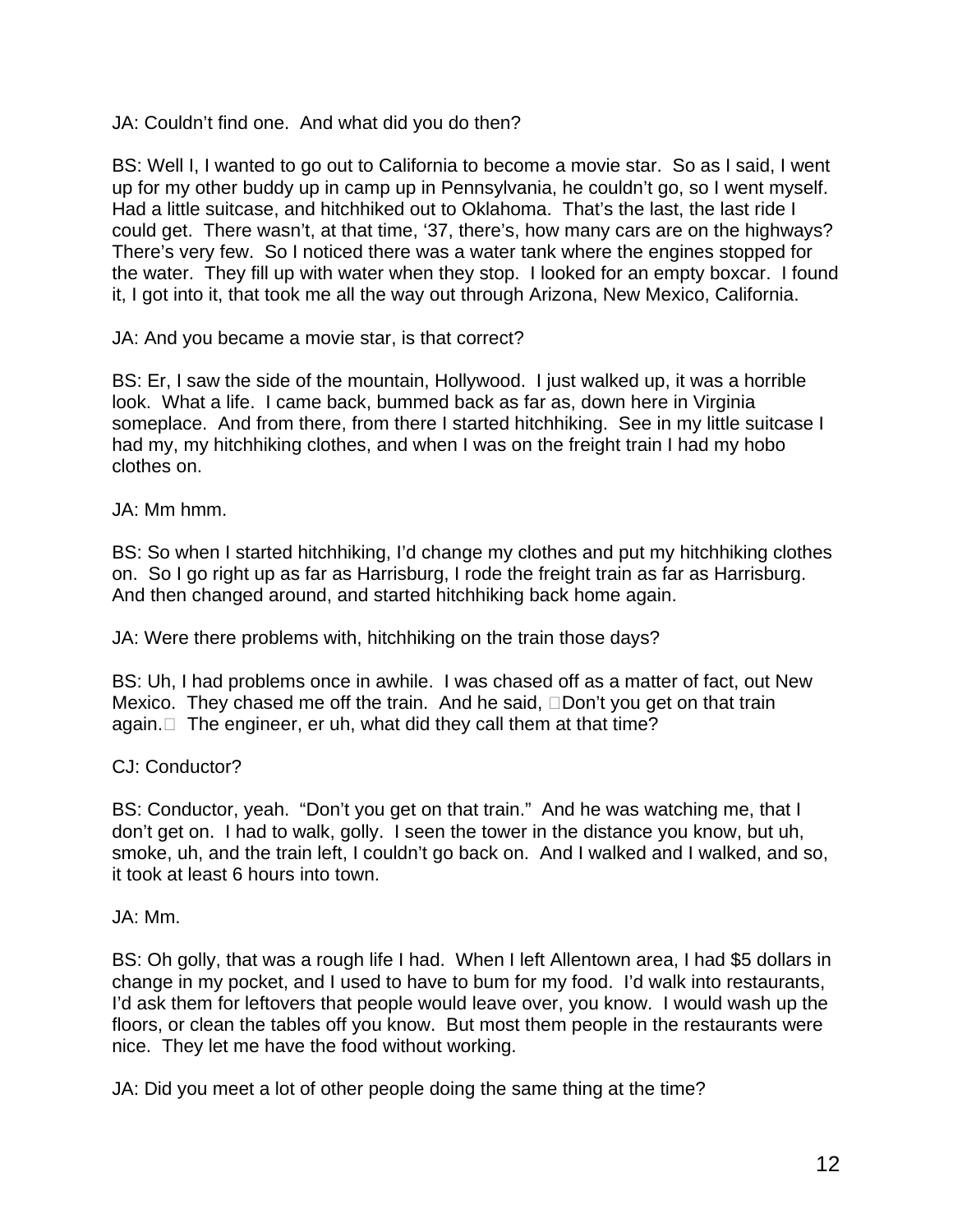BS: That's, that's right.

JA: It's almost a, a life in itself.

BS: Right, and you were, a lot of times you were in the hobo jungle. Where a lot of the hobos sat around a big fire.

JA: Mm hmm.

BS: When they used to, like they'd bum potatoes from their neighbor people, you know, they, had the potatoes on their, and they offered me some potatoes and coffee in a tin can.

JA: That was uh, that was just as interesting as the CCC was.

BS: But you see, but you see we, we were hobos. They were the good, good bums. The tramps are the people that would steal for their for their food.

JA: Oh?

BS: I was not a tramp, I was a hobo.

JA: Yeah.

BS: And uh, I, I'm a collector of hobos also. In German they call them  $\Box$ chigindas $\Box$  | If you ever heard of that.

JA: No, I have not.

BS: [Chigindas<sup>[1]</sup>, yeah, [chiginda<sup>[1]</sup>.]

JA: That's interesting. Well that's another story we have to talk to you about.

BS: That's right.

JA: I thank you so much for uh, for being with us today, and I hope you can come back to the reunion next year.

 BS: Sure. Well, we will. I'll make it my business to, I'm surprised there's not more people. I was hoping there would be more.

JA: Well you bring all your friends back with you.

BS: I will. Definitely, thank you, thanks again.